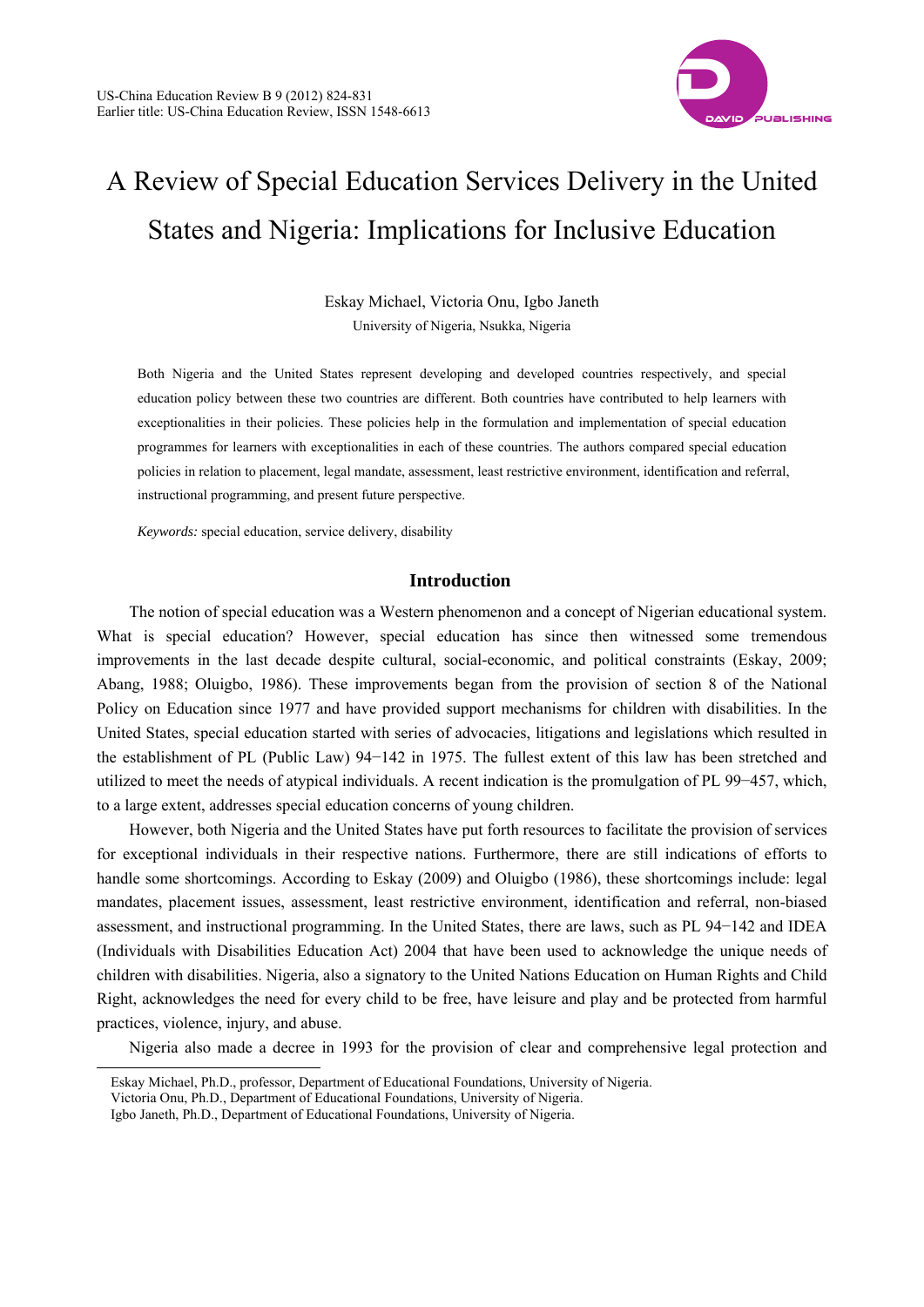security for Nigerians with disabilities. The backing of this education, however, is being resubmitted as a bill yet to be signed by the Senate even in the year 2011.

Furthermore, the following shortcomings viz.: legal mandates, placement issues, assessment, least restrictive environment, identification and referral, non-biased assessment, and instructional programming will help address the special education policy in Nigeria and the United States.

## **Identification and Referral**

Placement of exceptional learners in a setting that is nonrestrictive is one of the fundamental aspects of special education. Without appropriate identification and referral of exceptional learner, it appears difficult to have an appropriate placement. In the United States, many laws have been passed to provide appropriate services for exceptional individuals. These laws have also been catalysts for total mobilization of services.

Further, in the United States, the referral process provides a suitable method for documenting and gathering systematic data for record keeping and reporting purposes. Although there is a variation of practice among states and districts, the referral process is a procedure used throughout the United States. This process is helped by the fact that parents know their rights, and they are free to litigate when their children are inappropriately identified or targeted for inappropriate placements.

In Nigeria, however, the benefits that surround disabilities and brought about negative attitude are gradually giving way to acceptance, advocacy, and education of people with special needs. Okeke (2008; 2010) opined that the global emphasis in EFA (Education for All) 2000, posed a reminder to the Nigerian government on the need to seek new initiatives on how to ensure that children with special needs are in school. Furthermore, the UBE (Universal Basic Education) in 2004 and 2006 found Nigeria launching a National Action Plan for the implementation of the UBE programme.

The global return in education of persons with disabilities made the Nigerian government to adopt mainstreaming and integration approaches to service delivery for persons with special needs. However, the society is yet to view such programmes with positive attitude and train enough experts who will implement programmes for such persons. The issue of provision of appropriate intervention programme that should begin with adequate identification and assessment is inadequate (Osuorji, 2008). Currently, screening procedures for the provision of tangible information on the child's current functioning level is simply based in grade work or teacher made tests. Hence, the haphazard nature of conforming the extent of disabilities development of education plan and subsequent provision of appropriate services. Parental involvement equally just ends with information passed on as some parents are ignorant of what the school is doing or intends to do (Onu, 2008). The Nigerian scenario is pathetic as most parents do not know their rights and hence might not be able to insist on due process. They may not also know when inappropriate placements are given to their children, hence, may not also know when, how, or where to litigate to enforce their rights.

#### **Unbiased Assessment**

Assessment is an important ingredient in the whole process of special education. Observation, screening, referral, evaluation, identification, and individualized education plans relate to the assessment process. An appropriate assessment should ensure an appropriate placement of exceptional learners. When these individuals are inadequately placed, they carry with them the negative baggage of labels and categories. In the United States, there has been considerable support for research, especially in the area of assessment. However,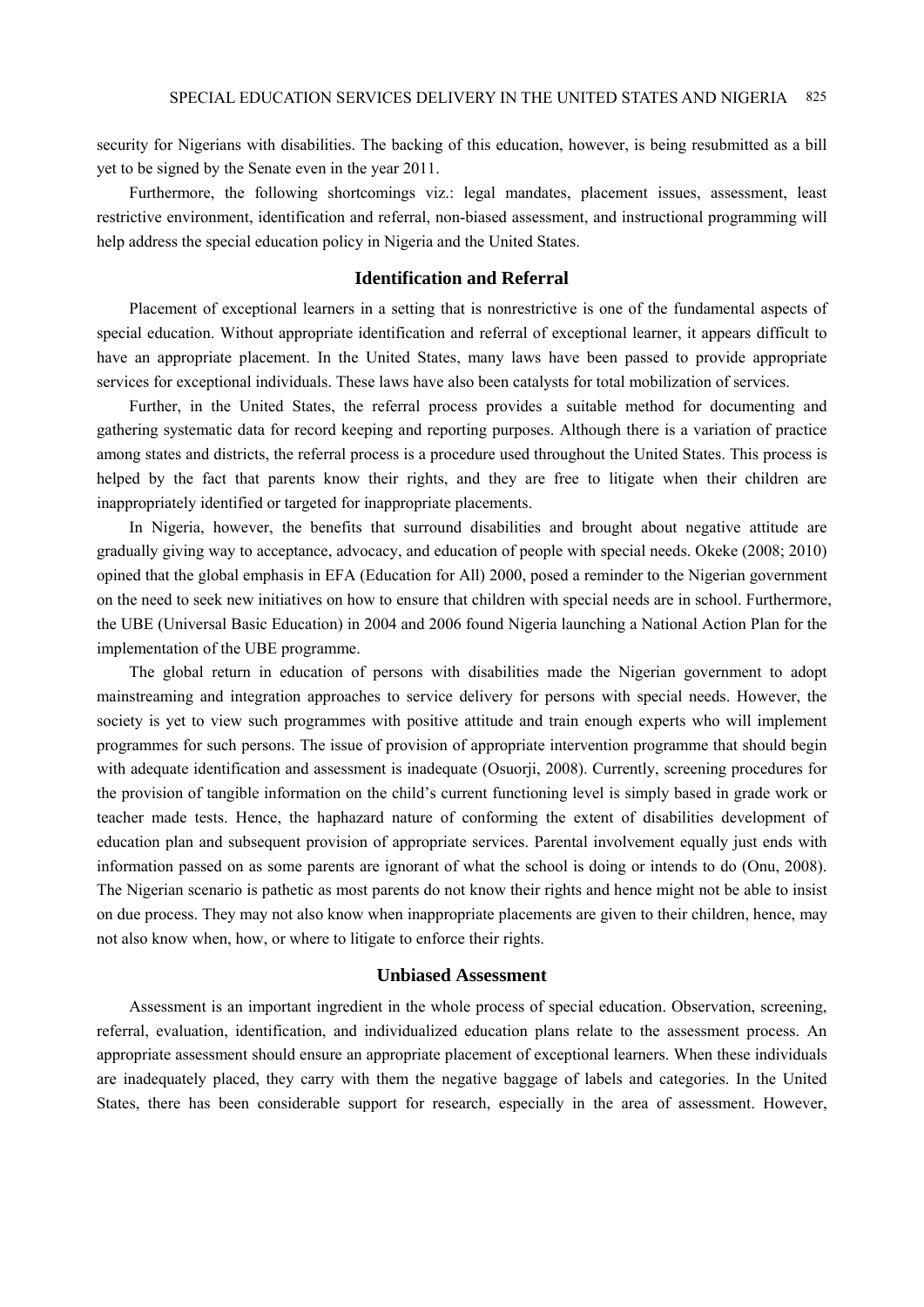# 826 SPECIAL EDUCATION SERVICES DELIVERY IN THE UNITED STATES AND NIGERIA

assessment instruments have been consistently criticized for their lack of reliability and validity in assessing intelligence, academic capabilities, and daily living skills. In other words, these instruments have been found to be ineffective in assessing the strengths and weakness of at-risk or culturally and linguistically diverse learners. In spite of these problems, the laws mandate, at least in theory, a nondiscriminatory assessment of exceptional learners at all levels. Assessment in Nigeria has a different goal. Often, assessment is utilized for placement and detection of what the child knows or does not know. In most cases, they are curriculum-based assessment which is frequent, systematic, and measured learned tasks (Huda, 2008). Informal measures, tests, class work, home work, and assignment projects are equally used with modifications for people with special needs. The flexible and individualized nature of these assessment strategies encourage higher motivation for all learners and increase their development of confidence. Furthermore, it eradicates the discriminatory nature of fixed tests that are used in labeling and that may be culturally insensitive to address the day to day reality of persons within some given culture.

Assessment, which is an integral part of Nigerian education, rarely has high degree of diversity. Instructional programmes are arranged to allow for assessment that will monitor students' programmes while other assessments are referred to specialist at various centers. The problem, however, according to Ahmed (2000), is the pancity and lack of standardized tests, hence, children are placed in schools at the discretion of their parents and are taught by teachers who may not have been previously trained to handle diverse learners with special needs.

## **Least Restrictive Environments**

One goal of special education programmes in today's world is to place learners with exceptionality in least restrictive environments that would allow them to maximize their academic and social potentials. In the United States, the promulgation of the Education of All Handicapped Children's Act (PL 94−142) in 1975 and its re-authorization as the IDEA (PL 101−476) in 1990 have led to the total mobilization of services for exceptional learners. Also, it is worth noting that in the United States, placement decisions by law are made through an M-team (multi-disciplinary team). This team includes a psychologist, educational diagnostician, teacher, administrator of special education, physician (if requested), parent(s), student (where appropriate), and other specialists who work with the students (Smith, 2010). Students are usually placed in self-contained classrooms, resource rooms, or inclusive classrooms. Children with special needs like all other children have a right to education in a non-threatening environment. Section 8 clearly stated that all children in spite of their physical, mental, and emotional disabilities must be provided with equal educational opportunities. Adequate education must be ensured for all children, so they can fully play their roles in the development of the nation. The schools, according to the National Policy on Education, are supposed to provide for students with gifts and talents in order that they may contribute towards nation building. However, the question is: How far are these objectives being achieved in Nigerian classroom?

The truth is that these theoretical objectives are yet to be fully realized in schools. The practices of policies in the National Policy on Education are yet to be implemented and the objectives are not yet functional. Yet, it is of great importance that equal educational opportunities be made available for all children, since everyone has to have the same chance of getting a job or doing well.

In reality, the idea of quality, as far as special children are concerned, refers to the provision of equal educational treatment to the end that the individual gets an opportunity to develop to the best of his ability.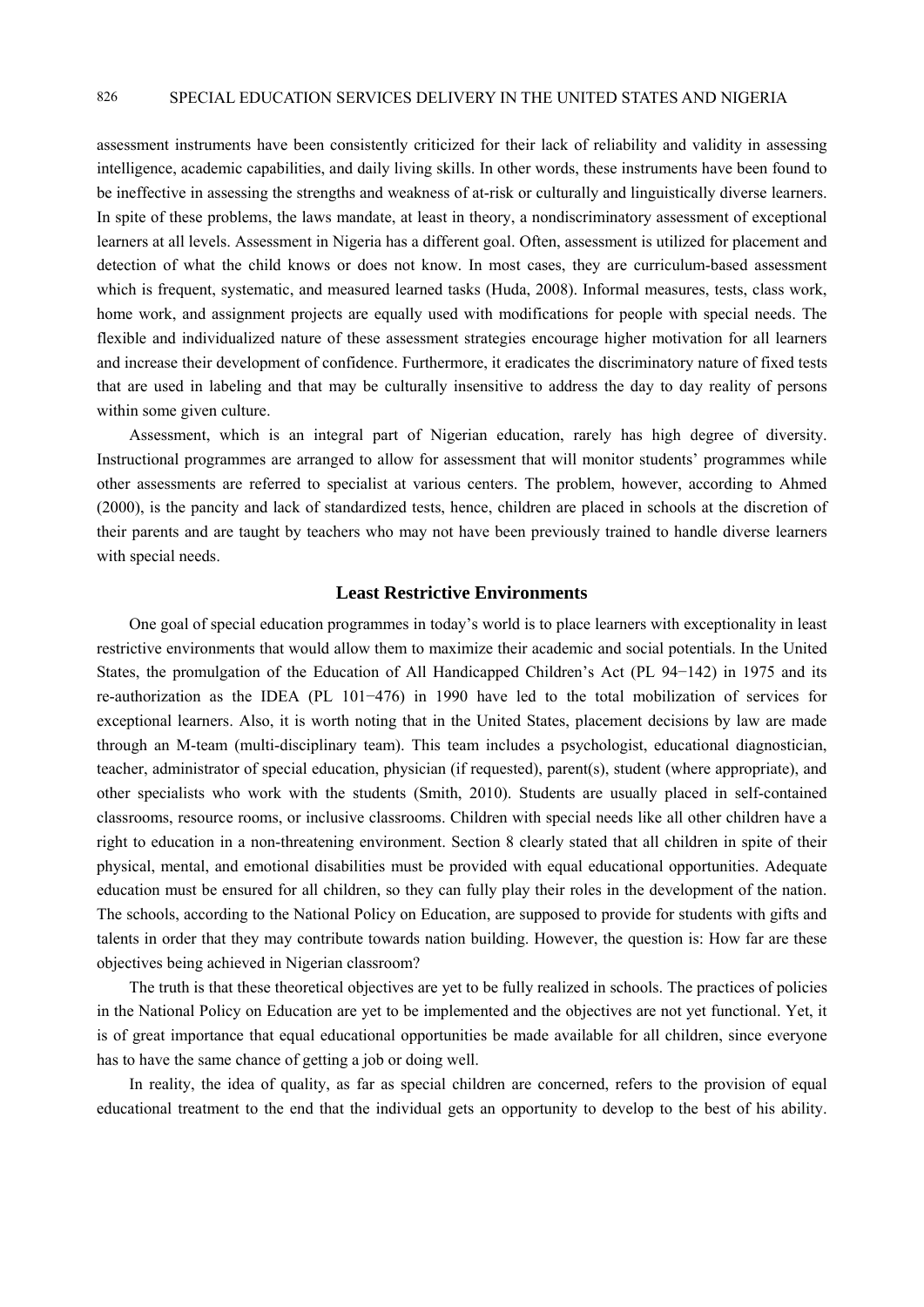Therefore, it entails the provision of a free education, and deliberately planned programmes to suit the child's ability at no cost to him/her and his/her parents.

However, the Federal Government of Nigeria's inability to fund general education has led to the total abandonment of any request for setting up suitable structures for special education and special needs children. The funding and service delivery has left much to be desired. The policy document is neither classified any criteria for personnel training not co-ordination of its special education unit. This situation has led to the stagnation of special education in Nigeria.

In other words, the government is yet to come up with accurate number of those in need of special education services. The lack of professionalization of the field, lack of training facilities, lack of human and material resources, and the unfavourable attitude of the society towards children with special needs, their families and even their teachers, and these have led to further non-interest in the profession. It has also reduced the effectiveness of those already working.

#### **IEP (Individualized Education Plan)**

Instructional programmes are consistently designed to respond to categorical placement options of exceptional learners. In United State, the federal mandates ensure placements of exceptional learners in least restrictive environments. PL 94−142, for example, mandate an IEP (Individualized Education Plan) for every student served in special education programmes. The IEP must contain the current functioning level of the student, as well as annual goals, short-term objectives, and services to be provided to the student (Smith, 2010). In addition to the identification of services provided, the IEP must include projected dates for initiation and duration of services, as well as appropriate objective criteria and evaluation procedures and schedules for determining, on at least an annual basis, whether short-term instructional objectives are being achieved (Smith, 2010). In the United States, the concern still remains that many ethnic minority students are inappropriately placed. This, in turn, affects their instructional programming in school activities. Individualized educational plan is a concept that has not yet been fully adopted in Nigeria. Keeping children with special needs in segregated set ups for teachings and living is still practiced. Reasons adduced in the past included the need to avert discrimination, deprivation, and other forms of denial as these people learn to exist among people of like exceptionalities. The truth, however, is that most parents would be happy when relieved of the responsibility to keep their special needs especially when they lack information about what to do with them.

However, in his observation, Okuoyibo (2001) noted that the deliberate discovery of these children with special needs for whatever reason is already a societal rejection and prejudice which may lead to low achievement motivation. The teachers who, on the other hand, may be relieved from planning for diverse learners are said to give low quality teaching since there will be no competition from the other children without disabilities. The increasing influx of children with special needs in school has made policy makers insist in the retraining of serving teachers in Nigerian schools.

### **Legal Mandates**

In the United States, special education started with a series of advocacies, litigations, and legislation which resulted in the final promulgation of PL 94−142 in 1975. The fullest extent of this law has been stretched, amended, and used to meet the unique needs of exceptional learners (Smith, 2010). For example, in 1986, an amendment of PL 94−142 was instituted as PL 99−457 to address the special education concerns of children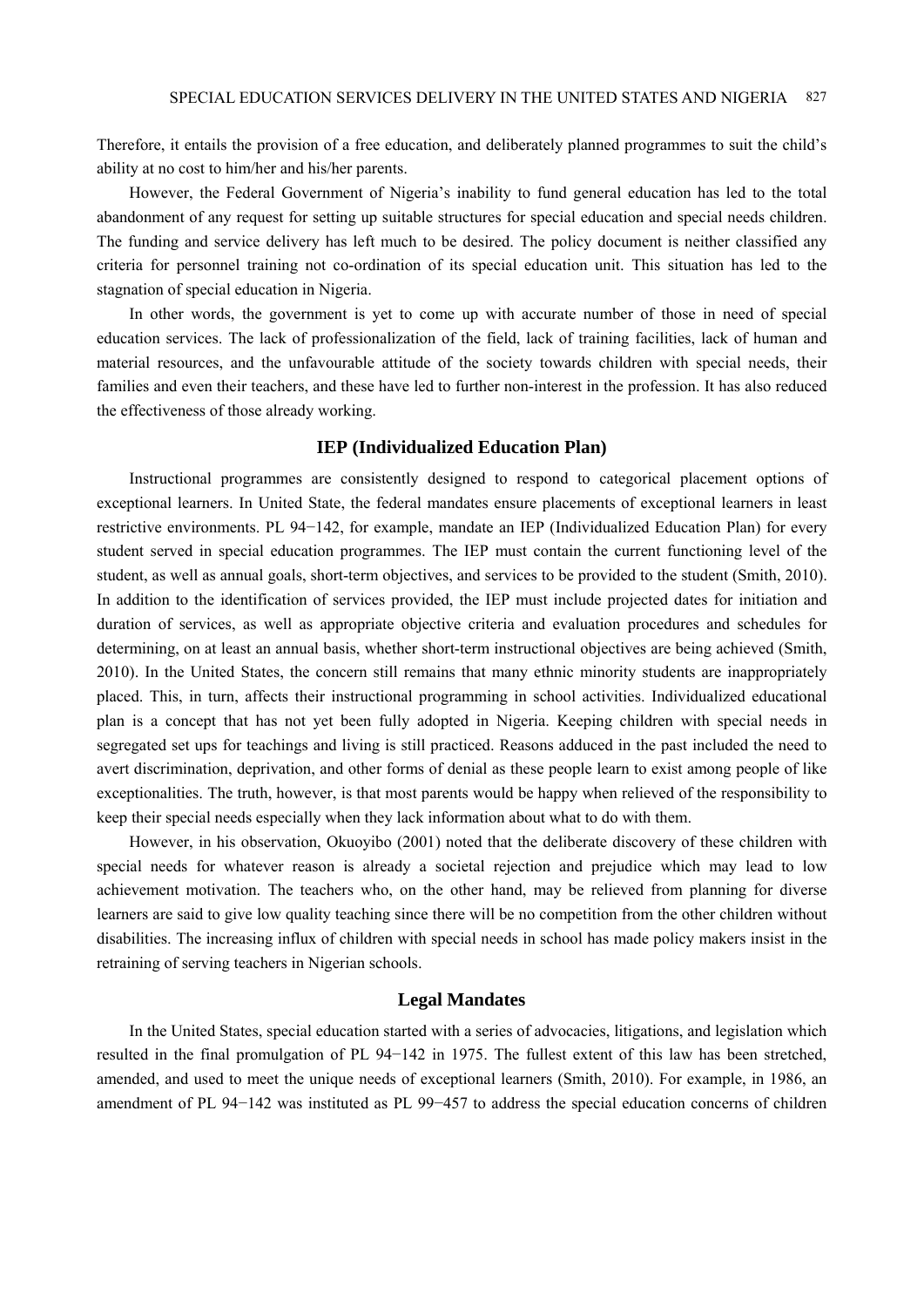# 828 SPECIAL EDUCATION SERVICES DELIVERY IN THE UNITED STATES AND NIGERIA

from birth and provide IFSP (Individualized Family Service Plans) for each child. In 1990, the IDEA (PL 101−476) was instituted to respond to the incessant needs of exceptional individuals. With this law, the term "handicap" is out of fashion, and there is a real understanding that individuals can have disabilities or impairments and not be "handicapped". Additionally, traditional categories of exceptionality are solidified and two new additional categories (Autism and Traumatic Brain Injury) are created. Concepts that are critical to special education today include: (1) referral and identification; (2) non-iscriminatory assessment; (3) parental consent; (4) procedural safeguards; (5) placement in the least restrictive environment; and (6) individualized education programming. These concepts have impacted not only special education placements, but all aspects of professional preparation and related services (Smith, 2010).

## **Nigerian Laws**

Nigeria is a signatory to United Nations Edict on Human Rights and Child Right. The child has a right to be free, enjoy leisure and play, and be protected from harmful practices, violence, injury, and abuse.

Also, Nigeria promulgated a decree in 1993 for the provision of clear and comprehensive legal protection and security for Nigerians with disabilities. Individuals with disabilities are guaranteed equal treatments, integration, education, and their eventual mainstreaming into the society.

However, children/youth with disabilities are yet to be provided with free education as provided by the decree. Lots of teachers do not have the professional skills to work effectively with the various disabilities. Educational policies and programmes do not reflect the need of individual differences or disabilities. The educational set up is mainly structured and not accommodating to children with special needs. How are children with wheel chairs expected to participate in classrooms upstairs? How will the child with speech and language defect be taught by a teacher who lacks the skills to communicate?

There is a need to move the decree from paper and allow for its implementations in the classrooms. The teachers have to be trained to ensure their adherence to the decree.

Parents, professionals, lawyers, and the disabled should form pressure groups to make the government provide for:

(1) Research institutes for the development of educational materials for disabled students;

(2) Early identification and programming of children with disability;

(3) Special services in schools to allow for mainstreaming and inclusion;

(4) Funding of the educational professions of the disabled in schools. Also, the government must be willing to sue or support parents and advocates for the disabled when their rights are abused.

### **Problems Associated With Intervention Programme in Nigeria**

The problems associated with intervention programme in Nigeria are as follows:

(1) Non-existence of facilities or screening, identification assessment, and evaluation;

(2) Stagnation of programmes due to inadequate funds;

(3) Only educational and vocational programmes are available and may not be based on data collected and equipment's are outdated;

(4) Poor attitudes of the public towards the disabled. Some parents would rather avoid screening their disabled children, and others may not seek intervention due to ignorance;

(5) Lack of enforced legislature;

(6) Lack of accurate data to show accurate figures of children needing intervention. Hence, no reliable data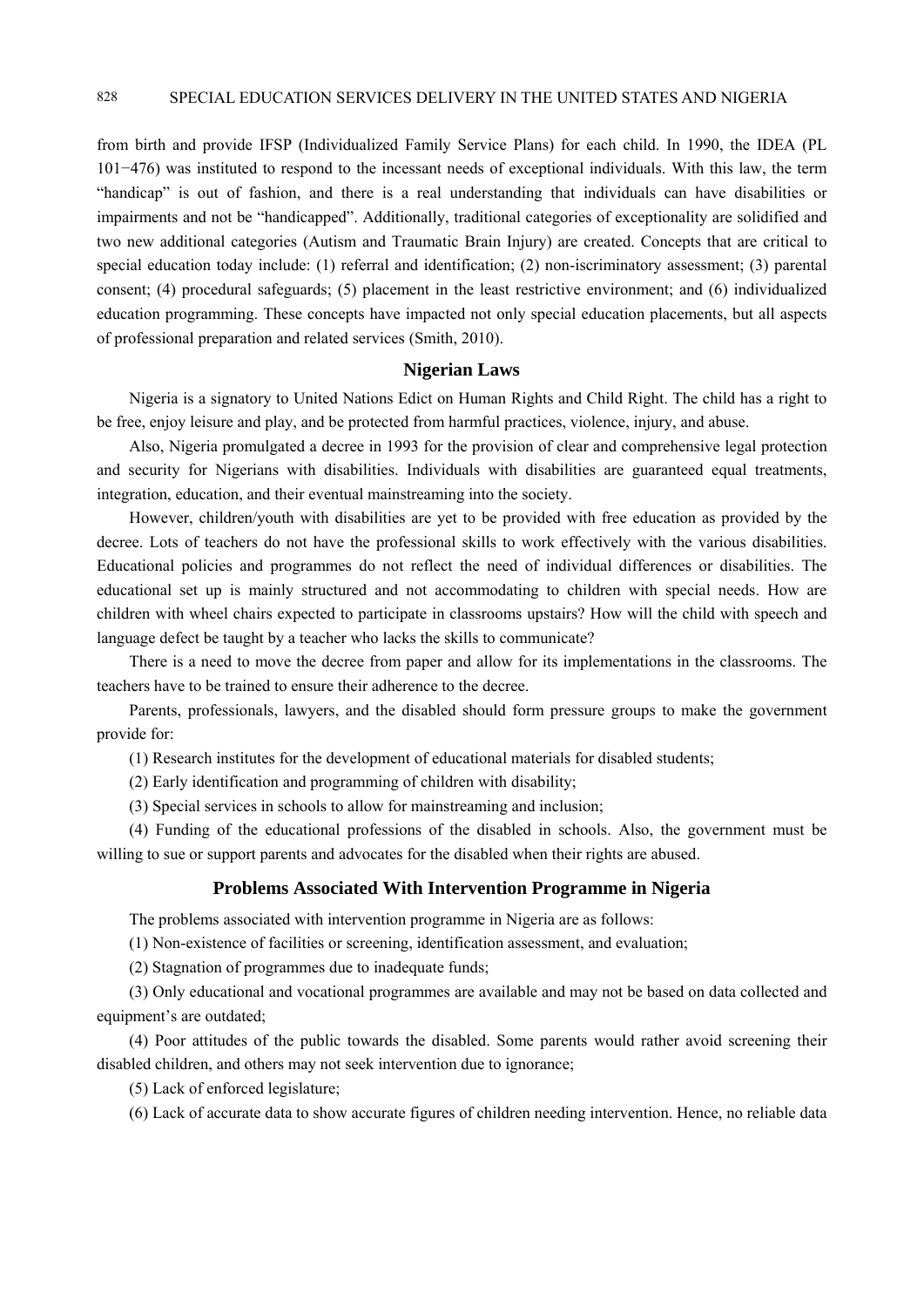on prevalence of disabilities among Nigerian children.

#### **Counseling Intervention for Persons With Special Needs**

The presence of a child naturally heralds joy, pleasure, and satisfaction. The newborn is showered with a lot of love, attention, and many expectations. When those expectations are not met, disappointments, fears, and nightmares set in. The initial shock and reactions sometimes lead parents to reject the child and deny him/her the love and care he/she needs for development.

Generally speaking, the announcement and the confirmation that a child has disability is expected to bring a feeling of sadness and disappointment, but outright rejection and even secretly wishing the child dead is an injustice and a denial child's of the human right to exist.

Parents therefore need to be helped to see that disabilities in children may not necessarily be due to their own fault. Sometimes, they may be due to ignorance (like not vaccinating children against killer diseases like poliomyelitis) or even the child being born with unexplained deformity. Parents' reactions have been discovered to be almost the same as they pass through shock, denial, grief, fear, and sense of loss. For mothers, it has been discovered that they exhibited some feelings of helplessness for others, and it is like the light snuffed out. Many reasons, of course, can be adduced for these feelings, some of which include the sudden realization that the extra burden might affect the upbringing of their siblings.

It is at this stage that a councilor's intervention inputs helps allay their fears and helps them get support in keeping with the challenges ahead. Also with the support of a counselor, parents and other siblings learn to love and accept the reality that they cannot change the obvious. Therefore, they must learn to live with the truth and adjust for the good of the child. Parents must bring themselves to terms and accept the child and seek ways to help the child as much as they can.

With counseling, the parents of the child with disability will find out that:

(1) A child with disability ought to have outstanding ability;

(2) A disabled child has a right to live and develop to the fullest possibilities;

(3) With proper support and training they can still become productive members of the society;

(4) A disabled child is not necessarily possessed of demons;

(5) The ultimate in educating the disabled person is to get the person from the level of dependence to independence;

(6) Love and care exhibited by the parents and other siblings will promote the development of a child undergoing stress due to adjustments required to accommodate the disabled member of the family.

It is therefore recommended that the following strategies be adopted to get parents involved in the early intervention programmes for their children:

(1) Parents can be reached through conferences and workshops purposely organized to inform them on the causes and early signs of disabilities;

(2) Production of fliers with information on available help and resources they can approach, which may be very helpful;

(3) Training can be provided during antenatal and postnatal visits of parents in their various clinics;

(4) Professionals can work with homes on how to provide stimulation activities, which parents can use on their children to enhance their development.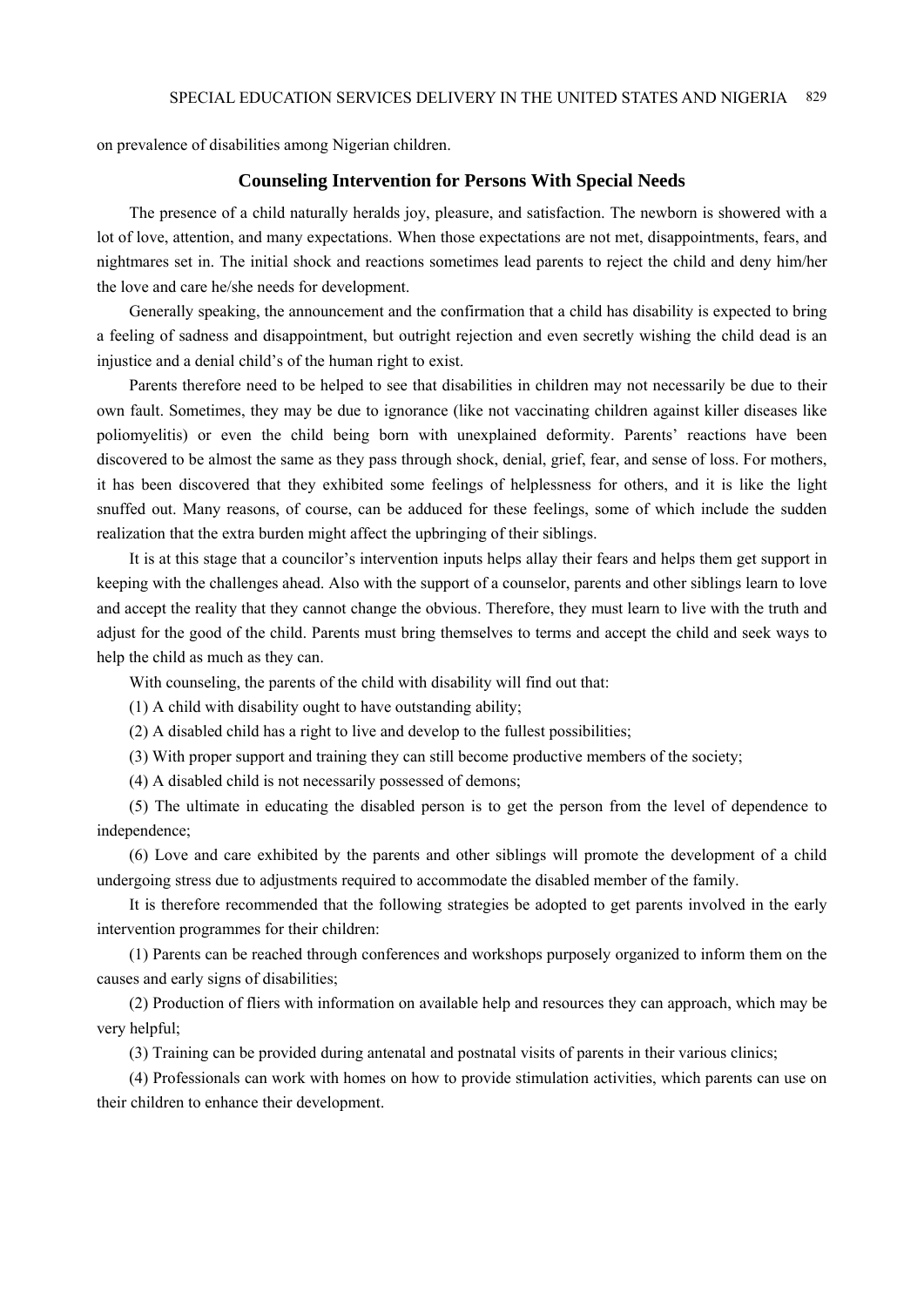## **Making a Case for the Disabled Children in Nigeria**

Disability should be a source of worry and concern to all. As human beings, the right of the disabled to a free and appropriate education, provision of adequate and special facilities by policy-makers, cannot be questioned. Hence, there is the need for legislation as a means of ensuring that children with special needs are being provided for.

The absence of a legislative mandate to support adequate provisions for the disabled in Nigeria has been made. In spite of the mention made in the National Policy on Education, and Nigeria being a signatory to the United Nations' Declarations and Resolutions on the education, social integration and normalization of persons with disabilities, member of United Nations' Standard Rules on the Equalization of Opportunities for Persons with Disabilities of 1993, and a signatory to the New Delhi Declaration of 1994, not much can be recorded as practical steps taken to prevent and alleviate the sufferings of the people with disabilities in Nigeria.

Similarly, it is embedded in the Nigerian Constitution that no Nigerian citizen shall be subjected to any form of discrimination or deprivation merely by reason of the circumstances of birth. Yet, the rights of individuals with disabilities including their lives, liberty, security, dignity of person-hood, fair hearing, private and family life, and freedom from discrimination is constantly being violated.

In the recent past, the wife of the president, Mrs. Stella Obasanjo in an International Conference of Special Children empowered programme in 2001 noted that the neglect of the plight of the people with disabilities has constituted a great loss of human talents and productivity. The neglect is compounded by the negativity attitudes, beliefs, and apathy of the Nigerian public to the plight of children with disabilities, hence, its limitation against effective development.

Such situations, such as this, demands urgent action from professionals and practitioners to reflect on and assess the continued relevance and validity of our beliefs and practices and to review policies made, gauge the levels and types of successes and failures encountered in the past, in order to chart a new course for the future.

Positive steps to be taken to correct the wrongs done to the disabled and their families include the need for:

(1) A reliable data stating categories of disabilities and their prevalence in the society;

(2) The use of Psycho-Educational Testing Center for the early assessment and prevention of disabilities;

(3) Poverty alleviation and prevention of child labour and child begging;

(4) Educational and economic empowerment of children and youth with disabilities and provisions of sheltered workshops where they can be employed in each state;

(5) The need for circulation of information on the causes and preventions of disabilities at the pre and postnatal clinics;

(6) The urgent need to review policies and put in place a legislative mandate to support adequate provisions for the disabled in Nigeria.

# **Conclusions**

In spite of the fact that both countries' goals are to maximize the social and academic potentials of learners with disabilities, it is imperative for a small scale society like Nigeria to emulate the United States in the practical implementation of such goals.

Nigeria as a nation that participated in signing the United Nations' Declarations and Resolutions on the